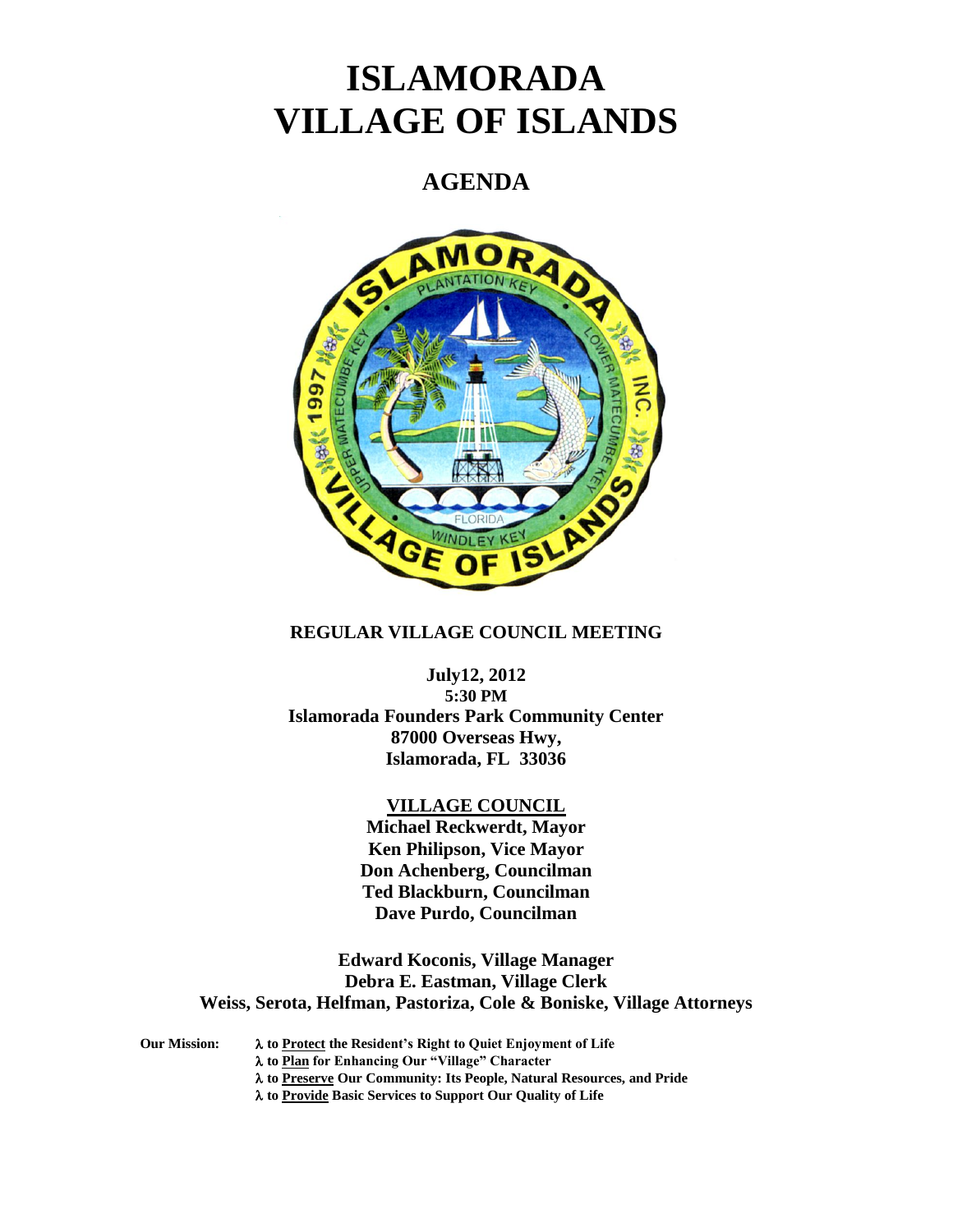

# **ISLAMORADA, VILLAGE OF ISLANDS REGULAR VILLAGE COUNCIL MEETING**

## **Founders Park Community Center 87000 Overseas Hwy Islamorada, FL 33036 July 12, 2012 5:30 PM**

# **I. CALL TO ORDER\ROLL CALL**

## **II. PLEDGE OF ALLEGIANCE**

#### **III. PRESENTATION**

**A.** Acknowledgement of Green Turtle Hammock Foundation Members

#### **IV. PUBLIC COMMENT**

**V. AGENDA: Request for Deletion / Emergency Additions**

#### **VI. CITIZENS' ADVISORY COMMITTEE UPDATES**

#### **VII. WASTEWATER MATTERS**

**A.** Wastewater Update **TAB 1**

#### **VIII. CONSENT AGENDA**

(All items on the Consent Agenda are considered routine by the Village Council and will be approved by one motion. There will be no separate discussion of these items unless a Councilmember so requests, in which event, the item will be moved to the Main Agenda.)

**A.** Minutes: **TAB 2** June 28, 2012 Village Council Budget Workshop June 28, 2012 Regular Village Council Meeting June 29, 2012 Emergency Special Call Village Council Meeting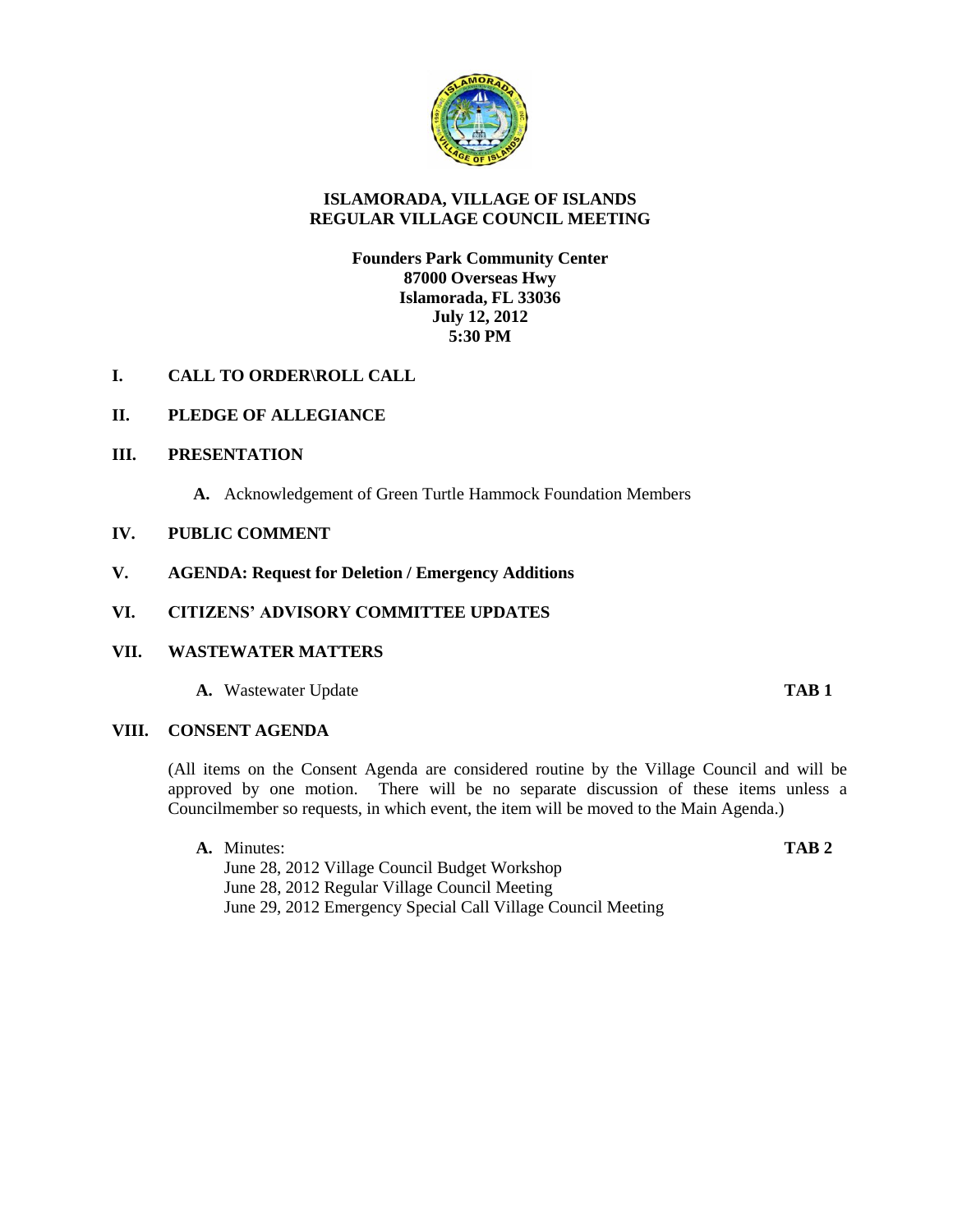#### **IX. ORDINANCES**

**A.** First Reading – Proposed Amendment to Temporary Use and Public Assemblies **TAB 3** Regulations

**AN ORDINANCE OF ISLAMORADA, VILLAGE OF ISLANDS, FLORIDA, AMENDING CHAPTER 30 "LAND DEVELOPMENT REGULATIONS," ARTICLE V "SCHEDULE OF DISTRICT USES AND DEVELOPMENT STANDARDS," DIVISION 8 "TEMPORARY USES," SECTION 30-884 "CRITERIA FOR TEMPORARY USES AND PUBLIC ASSEMBLIES" AND SECTION 30-885 "PERMIT" OF THE VILLAGE CODE OF ORDINANCES; PROVIDING FOR SEVERABILITY; PROVIDING FOR INCLUSION IN THE CODE; PROVIDING FOR THE TRANSMITTAL OF THIS ORDINANCE TO THE FLORIDA DEPARTMENT OF ECONOMIC OPPORTUNITY; AND PROVIDING FOR AN EFFECTIVE DATE UPON THE APPROVAL OF THIS ORDINANCE BY THE FLORIDA DEPARTMENT OF ECONOMIC OPPORTUNITY**

**B.** Second Reading – Ordinance Amending Chapter 30 "Land - **DEFERRED TAB 4**  Development Regulations", Article II "Rules of Construction and Definitions", and Amending Article VI "Specific Use Restrictions," Division 10 "Signs" of the Village Code

**AN ORDINANCE OF ISLAMORADA, VILLAGE OF ISLANDS, FLORIDA, AMENDING CHAPTER 30 "LAND DEVELOPMENT REGULATIONS", ARTICLE II "RULES OF CONSTRUCTION AND DEFINITIONS", TO AMEND CERTAIN DEFINITIONS RELATED TO REGULATION OF SIGNS; AMENDING ARTICLE VI "SPECIFIC USE RESTRICTIONS," DIVISION 10 "SIGNS", TO AMEND AND CLARIFY REGULATIONS OF TEMPORARY AND PERMANENT SIGNS; PROVIDING FOR THE REPEAL OF ALL CODE PROVISIONS AND ORDINANCES INCONSISTENT WITH THIS ORDINANCE; PROVIDING FOR SEVERABILITY; PROVIDING FOR INCLUSION IN THE VILLAGE CODE; PROVIDING FOR THE TRANSMITTAL OF THIS ORDINANCE TO THE STATE DEPARTMENT OF ECONOMIC OPPORTUNITY; AND PROVIDING FOR AN EFFECTIVE DATE UPON APPROVAL OF THIS ORDINANCE BY THE STATE DEPARTMENT OF ECONOMIC OPPORTUNITY**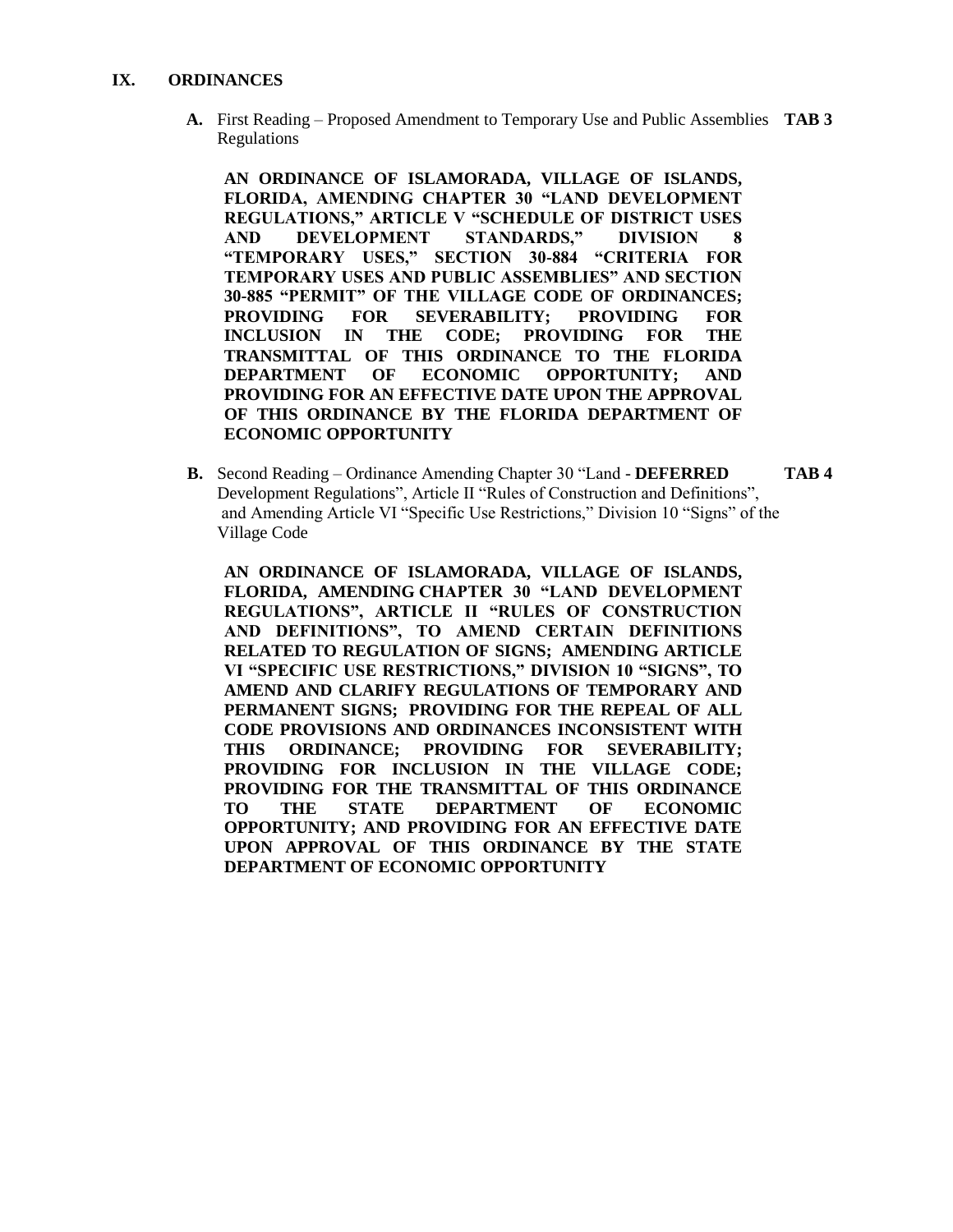**C.** Second Reading – Proposed Text Amendment to Accessory Uses and Structures **TAB 5**

**AN ORDINANCE OF ISLAMORADA, VILLAGE OF ISLANDS, FLORIDA, AMENDING CHAPTER 30 "LAND DEVELOPMENT REGULATIONS," ARTICLE II "RULES OF CONSTRUCTION AND DEFINITIONS," SECTION 30-32 "SPECIFIC DEFINITIONS" AND "ARTICLE V "SCHEDULE OF DISTRICT USE AND DEVELOPMENT STANDARDS," DIVISION 4 "ACCESSORY USES AND STRUCTURES," BY MODIFYING THE PERMITTED LOCATION OF ACCESSORY USES AND STRUCTURES ON SEPARATE PARCELS OF LAND; PROVIDING FOR THE REPEAL OF ALL CODE PROVISIONS AND ORDINANCES INCONSISTENT WITH THE PROVISIONS OF THIS ORDINANCE; PROVIDING FOR SEVERABILITY; PROVIDING FOR INCLUSION IN THE VILLAGE CODE; PROVIDING FOR THE TRANSMITTAL OF THIS ORDINANCE TO THE FLORIDA DEPARTMENT OF ECONOMIC OPPORTUNITY; AND PROVIDING FOR AN EFFECTIVE DATE UPON THE APPROVAL OF THIS ORDINANCE BY THE FLORIDA DEPARTMENT OF ECONOMIC OPPORTUNITY**

**D.** Second Reading – Proposed Ordinance Creating Section 13-1, Civil **TAB 6** Emergencies; the Provisions Related To the Emergency Management Plan And Declaration of Local Emergencies within the Village of Islamorada

**AN ORDINANCE OF ISLAMORADA, VILLAGE OF ISLANDS, FLORIDA, AMENDING CHAPTER 13 "EMERGENCY MANAGEMENT AND EMERGENCY SERVICES" OF THE VILLAGE CODE TO CREATE ARTICLE I "CIVIL EMERGENCIES"; TO PROVIDE NECESSARY AND APPROPRIATE LOCAL EMERGENCY MANAGEMENT POWERS, AUTHORIZATIONS, RESPONSIBILITIES AND PROCEDURES; PROVIDING FOR THE REPEAL OF CONFLICTING PROVISIONS; PROVIDING FOR SEVERABILITY; PROVIDING FOR INCLUSION IN THE CODE; AND PROVIDING FOR AN EFFECTIVE DATE**

**X. QUASI-JUDICIAL**